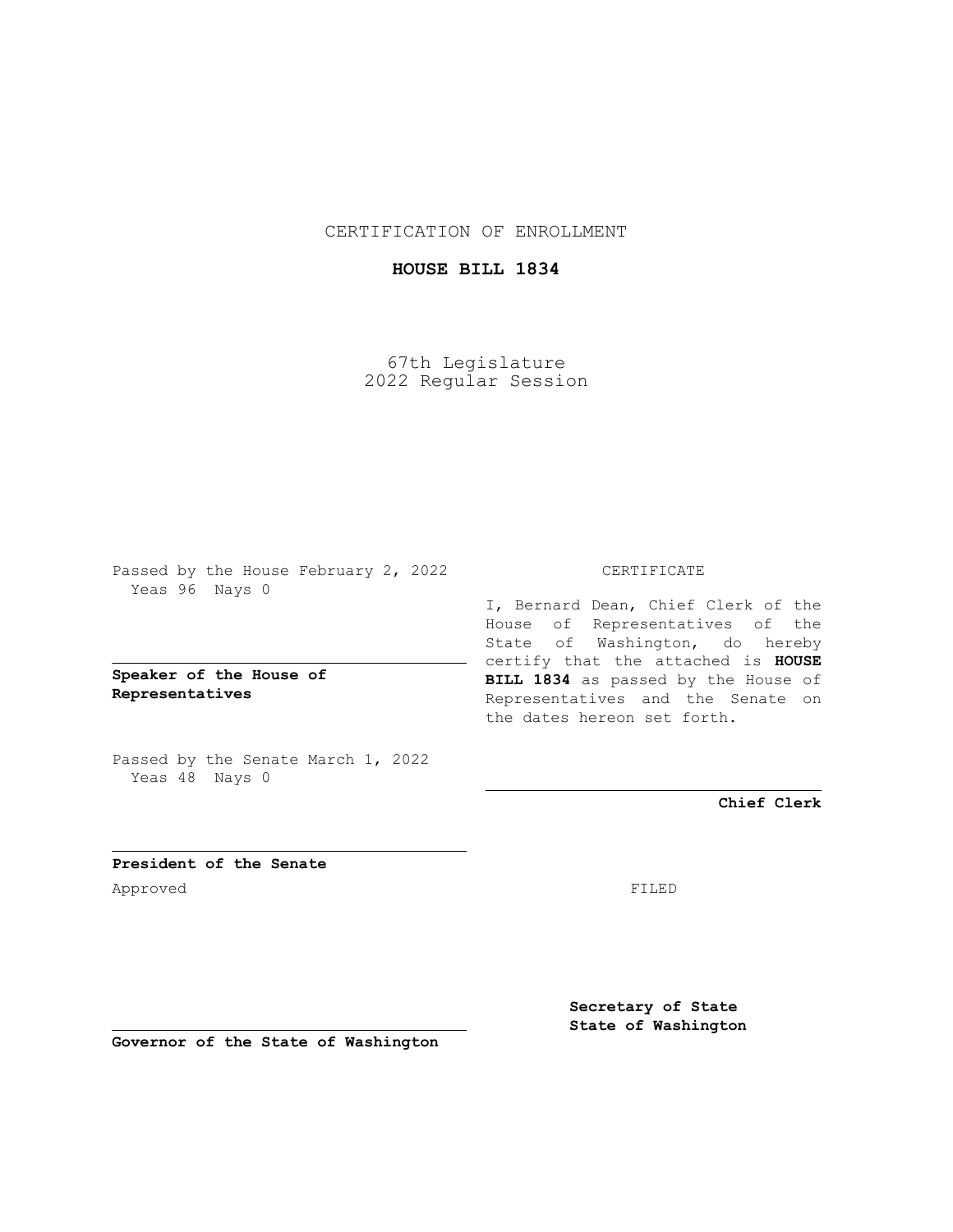## **HOUSE BILL 1834**

Passed Legislature - 2022 Regular Session

## **State of Washington 67th Legislature 2022 Regular Session**

**By** Representatives Callan, Rude, J. Johnson, Davis, Macri, Ramos, Rule, Santos, Senn, Paul, Simmons, Bergquist, Thai, Stonier, Riccelli, Frame, and Harris-Talley

Prefiled 01/07/22. Read first time 01/10/22. Referred to Committee on Education.

1 AN ACT Relating to student excused absences for mental health 2 reasons; amending RCW 28A.300.046; and creating a new section.

3 BE IT ENACTED BY THE LEGISLATURE OF THE STATE OF WASHINGTON:

 NEW SECTION. **Sec. 1.** After hearing from youth across the state of Washington, the legislature recognizes that students' mental health is a component of their physical health and that students' mental health can affect their ability to learn. The legislature finds that school districts are not consistently recognizing student absences for mental health reasons as excused absences. Therefore, the legislature intends to require that student absences for mental health reasons be categorized as excused absences.

12 **Sec. 2.** RCW 28A.300.046 and 2013 2nd sp.s. c 18 s 306 are each 13 amended to read as follows:

14 (1)(a) The superintendent of public instruction shall adopt rules 15 establishing a standard definition of student absence from school. By 16 the beginning of the 2022-23 school year, the rules must categorize 17 an absence for a mental health reason as an excused absence due to 18 illness, health condition, or medical appointment.

19 (b) In ((adopting the definition)) developing the rules, the 20 superintendent shall review current practices in Washington school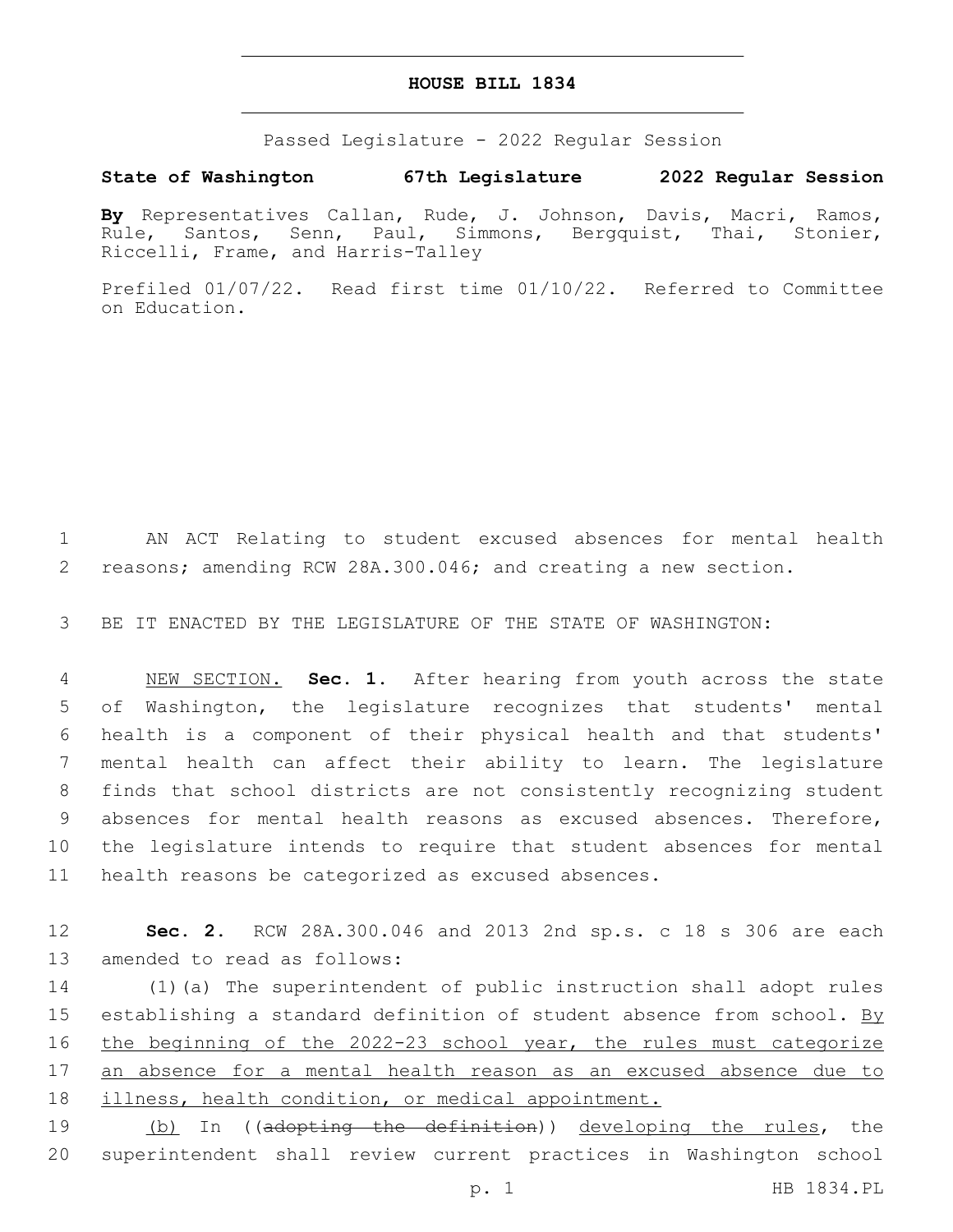1 districts, definitions used in other states, and any national 2 standards or definitions used by the national center for education 3 statistics or other national groups. ((The)) Prior to filing notice 4 of the rules under RCW 34.05.320, the superintendent shall ((also)) 5 consult with the ((building bridges work group)) graduation: a team 6 effort partnership advisory committee established under RCW 7 28A.175.075 and a student advisory group with membership as described 8 in (c) of this subsection.

9 (((b))) (c) The superintendent shall develop and publish 10 guidelines for public schools to implement the definition of student 11 absence from school adopted under this section. The superintendent 12 must consider including guidance for schools to integrate their 13 responses to student excused absences for physical and mental health 14 into their support systems for student well-being. In developing the 15 guidelines, the superintendent shall consult with a student advisory 16 group whose members are directly impacted by student absence rules 17 and policies and who represent the diversity of the public school 18 population, including diversity in gender identity, family income, 19 race and ethnicity, and geography, among other characteristics. The 20 advisory group must also include a member of the legislative youth 21 advisory council appointed by the lieutenant governor.

 (d) Using the definition of student absence adopted under this section, the superintendent shall establish an indicator for measuring student attendance in high schools for purposes of the PASS 25 program under RCW 28A.175.130.

 (2)(a) The K-12 data governance group under RCW 28A.300.507 shall establish the parameters and an implementation schedule for statewide collection through the comprehensive education and data research system of: (i) Student attendance data using the definitions of student absence adopted under this section; and (ii) student discipline data with a focus on suspensions and expulsions from 32 school.

33 (b) Student suspension and expulsion data collected for the 34 purposes of this subsection (2) must be:

35 (i) Made publicly available and easily accessible on the 36 superintendent of public instruction's website; and

37 (ii) Disaggregated and cross-tabulated as established under RCW 38 28A.300.042.

39 (c) School districts must collect and submit student attendance 40 data and student discipline data for high school students through the

p. 2 HB 1834.PL